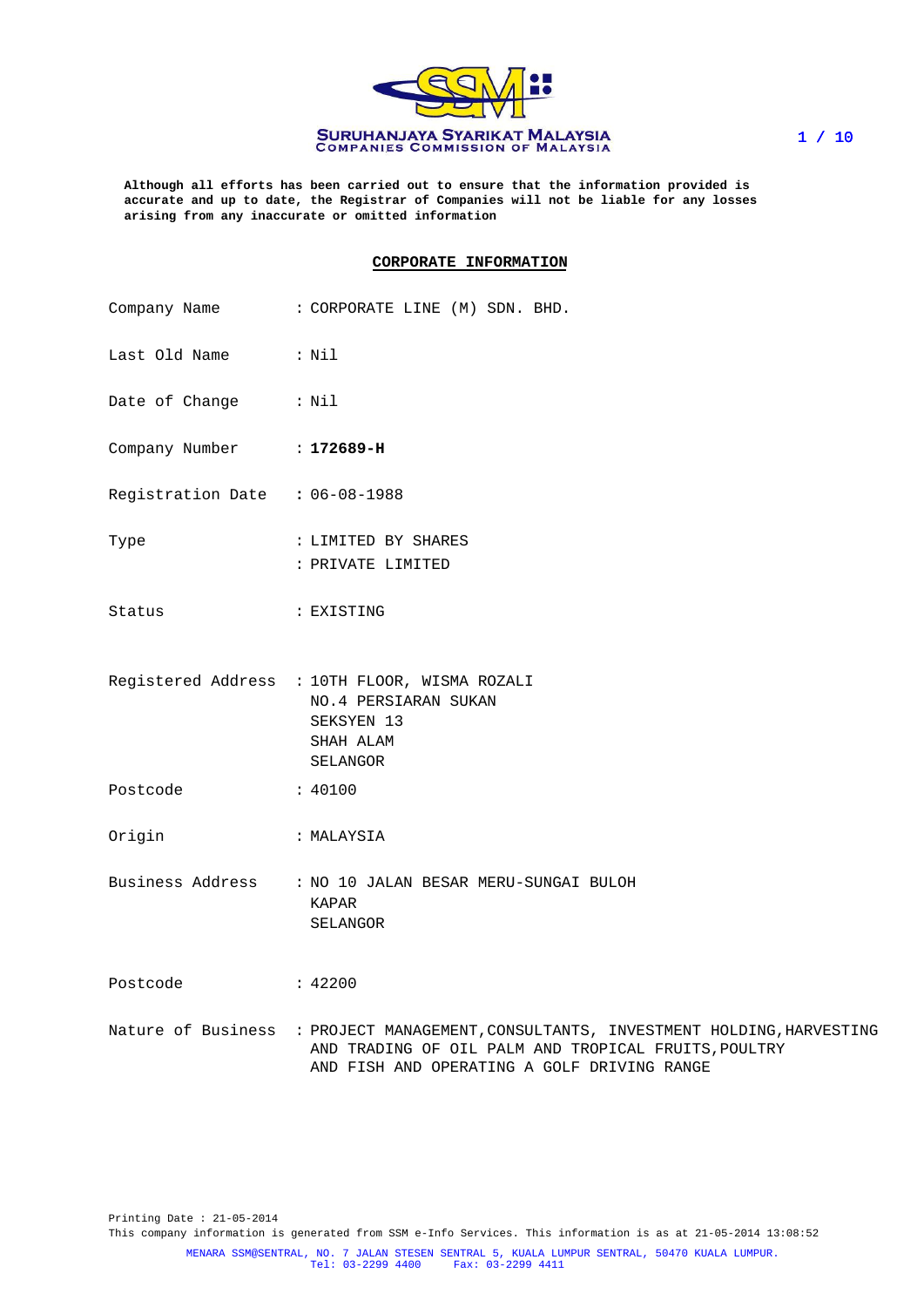

# **SUMMARY OF SHARE CAPITAL**

| Company Name                                 |            | : CORPORATE LINE (M) SDN. BHD. |              |                        |
|----------------------------------------------|------------|--------------------------------|--------------|------------------------|
| Company Number                               |            | $: 172689 - H$                 |              |                        |
| TOTAL<br>AUTHORIZED<br>(RM)<br>25,000,000.00 |            | AMT                            | DIVIDED INTO | NOMINAL<br>VALUE (Sen) |
|                                              | ORDINARY   | 25,000,000.00                  | 25,000,000   | 100                    |
|                                              | PREFERENCE | 0.00                           | 0            | 0                      |
|                                              | OTHERS     | 0.00                           | 0            | 0                      |

| TOTAL<br><b>ISSUED</b><br>(RM)<br>11,428,095.00 |            | CASH       | OTHERWISE<br>THAN CASH | NOMINAL<br>VALUE (Sen) |
|-------------------------------------------------|------------|------------|------------------------|------------------------|
|                                                 | ORDINARY   | 11,426,095 | 2,000                  | 100                    |
|                                                 | PREFERENCE | 0          | 0                      | 0                      |
|                                                 | OTHERS     | 0          | 0                      | 0                      |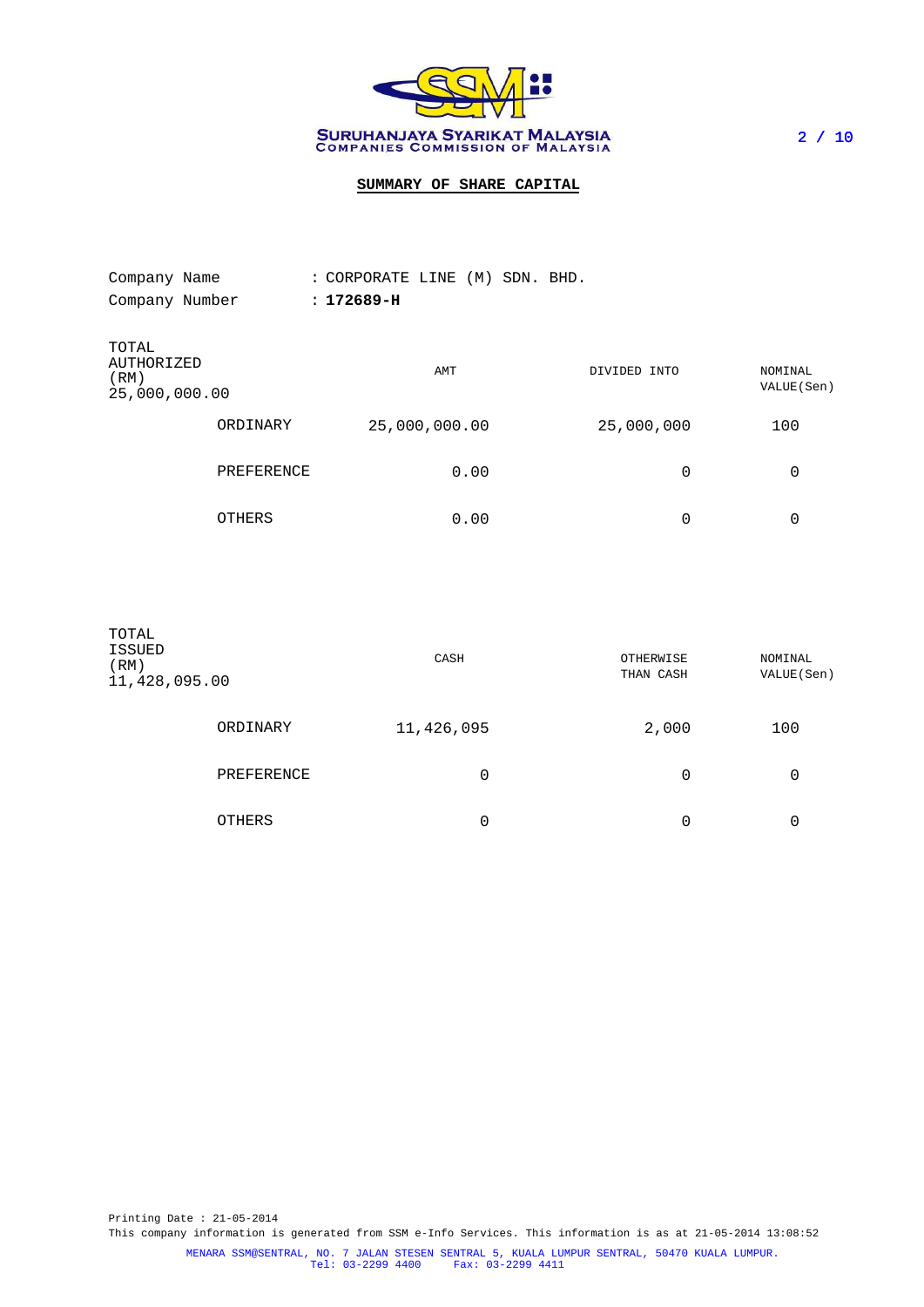

3 / 10

# **DIRECTORS/OFFICERS**

| $\alpha$ -  -  NT l - |  | . 100000                       |  |  |
|-----------------------|--|--------------------------------|--|--|
| Company Name          |  | : CORPORATE LINE (M) SDN. BHD. |  |  |

Company Number : **172689-H**

| Name/Address                                                                                                                                                | IC/Passport             | Designation | Date of<br>Appointment |
|-------------------------------------------------------------------------------------------------------------------------------------------------------------|-------------------------|-------------|------------------------|
| NASIR KHAN BIN ILLADAD KHAN<br>NO. 95, USJ 2/4S<br>SUBANG JAYA<br>47600 PETALING JAYA<br>SELANGOR                                                           | 521115-07-5541          | DIRECTOR    | $10 - 10 - 2007$       |
| TAN SRI ROZALI BIN ISMAIL<br>20, PERSIARAN BURHANUDDIN HELMI<br>TAMAN TUN DR ISMAIL<br>60000 KUALA LUMPUR<br>WILAYAH PERSEKUTUAN                            | 571209-10-5997 DIRECTOR |             | $01 - 02 - 2003$       |
| NUR DAYANA BINTI ROZALI<br>NO.20, PERSIARAN BURHANUDDIN HELMI 850922-14-5056<br>TAMAN TUN DR. ISMAIL<br>60000 KUALA LUMPUR<br>WILAYAH PERSEKUTUAN           |                         | DIRECTOR    | $23 - 11 - 2011$       |
| AZLAN SHAH BIN ROZALI<br>NO. 20, KEDIAMAN TAN SRI ROZALI<br>PERSIARAN BURHANUDDIN HELMI<br>TAMAN TUN DR ISMAIL<br>60000 KUALA LUMPUR<br>WILAYAH PERSEKUTUAN | 861230-56-5571 DIRECTOR |             | $28 - 06 - 2011$       |
| NUR NATASHA BINTI ROZALI<br>NO. 20, PERSIARAN BURHANUDDIN HELMI 881014-56-6172<br>TAMAN TUN DR ISMAIL<br>60000 KUALA LUMPUR<br>WILAYAH PERSEKUTUAN          |                         | DIRECTOR    | $23 - 11 - 2011$       |
| TAN BEE LIAN<br>NO.22, JALAN TAMING INDAH 2<br>TAMAN TAMING INDAH<br>43000 KAJANG<br>SELANGOR                                                               | 661222-08-5846          | SECRETARY   | $14 - 02 - 1995$       |

Printing Date : 21-05-2014 This company information is generated from SSM e-Info Services. This information is as at 21-05-2014 13:08:53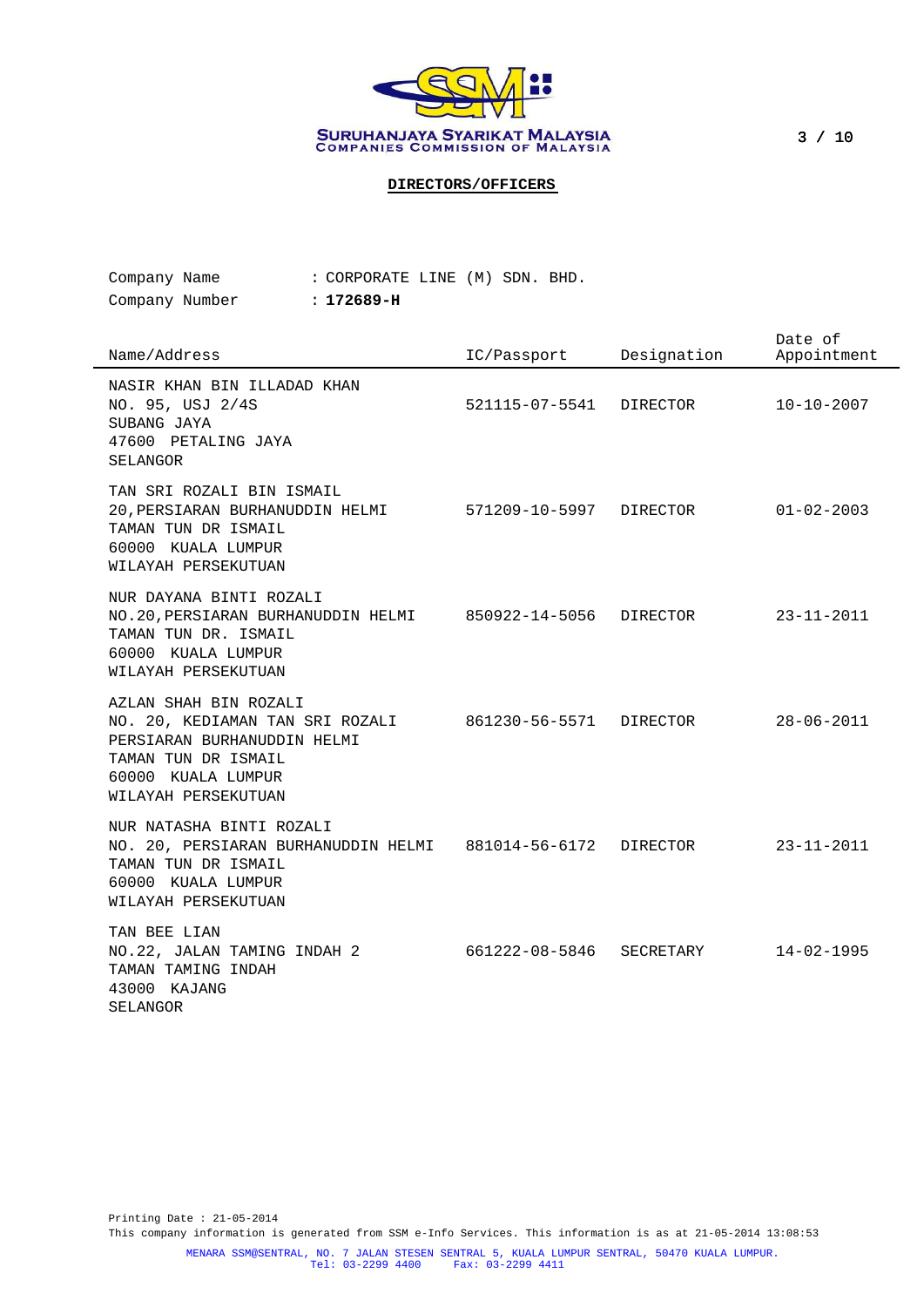

4 / 10

# **DIRECTORS/OFFICERS**

| Company Name                                                          | : CORPORATE LINE (M) SDN. BHD. |                |             |                        |
|-----------------------------------------------------------------------|--------------------------------|----------------|-------------|------------------------|
| Company Number                                                        | $: 172689-H$                   |                |             |                        |
| Name/Address                                                          |                                | IC/Passport    | Designation | Date of<br>Appointment |
| ELIZABETH ALLISON DE ZILVA<br>NO.9, JALAN DESA RIA SATU<br>TAMAN DESA |                                | 681119-10-6280 | SECRETARY   | $15 - 04 - 2011$       |

58100 KUALA LUMPUR WILAYAH PERSEKUTUAN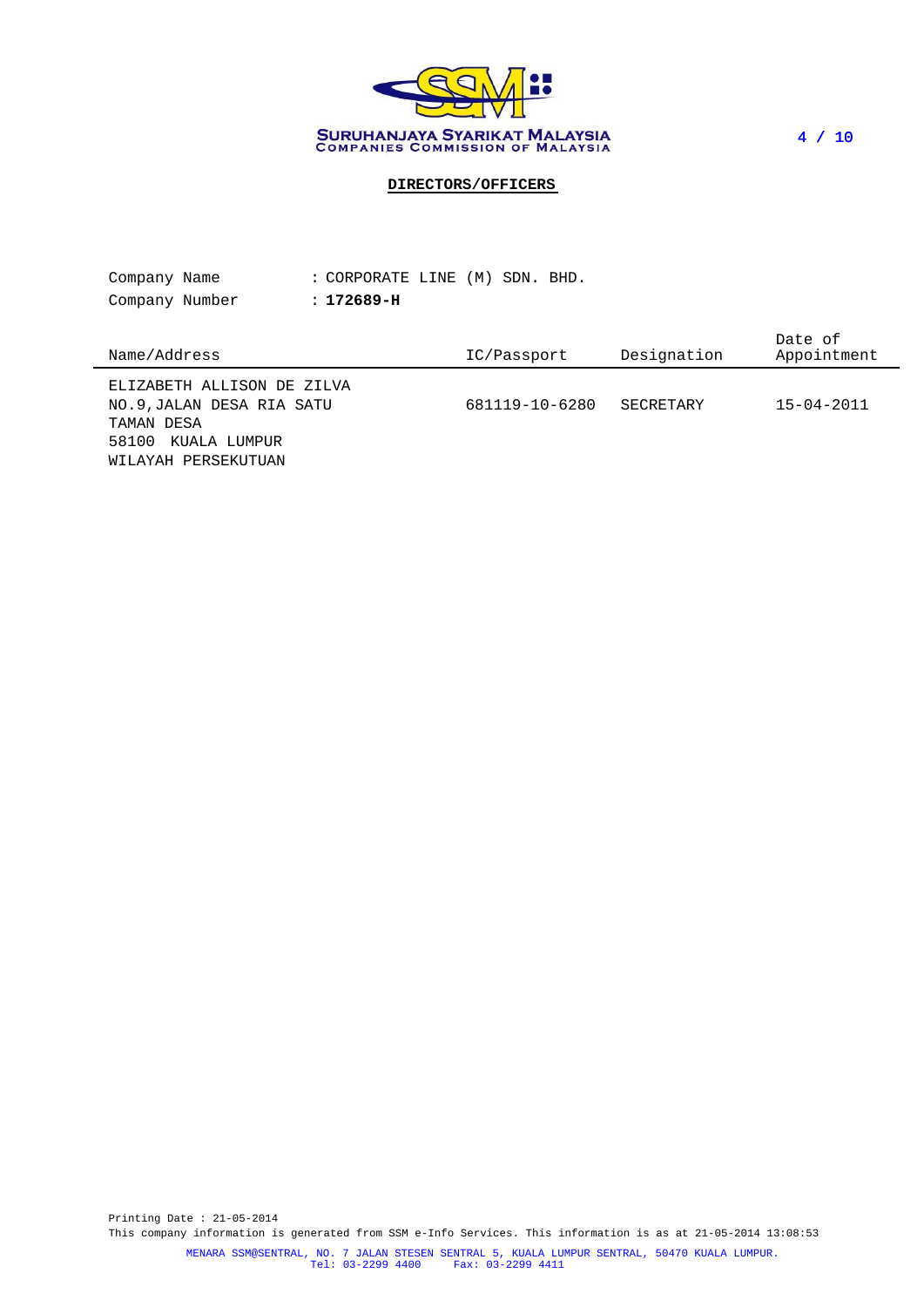

5 / 10

# **SHAREHOLDERS/MEMBERS**

| Company Name               | : CORPORATE LINE (M)<br>SDN. BHD. |                   |
|----------------------------|-----------------------------------|-------------------|
| Company Number             | $: 172689 - H$                    |                   |
| IC/Passport/<br>Company No | Name/Company Name                 | Total of<br>Share |
| 850922-14-5056             | NUR DAYANA BINTI ROZALI           | 285,702           |
| 861230-56-5571             | AZLAN SHAH BIN ROZALI             | 285,702           |
| 571209-10-5997             | TAN SRI ROZALI BIN ISMAIL         | 10,570,989        |
| 881014-56-6172             | NUR NATASHA BINTI ROZALI          | 285,702           |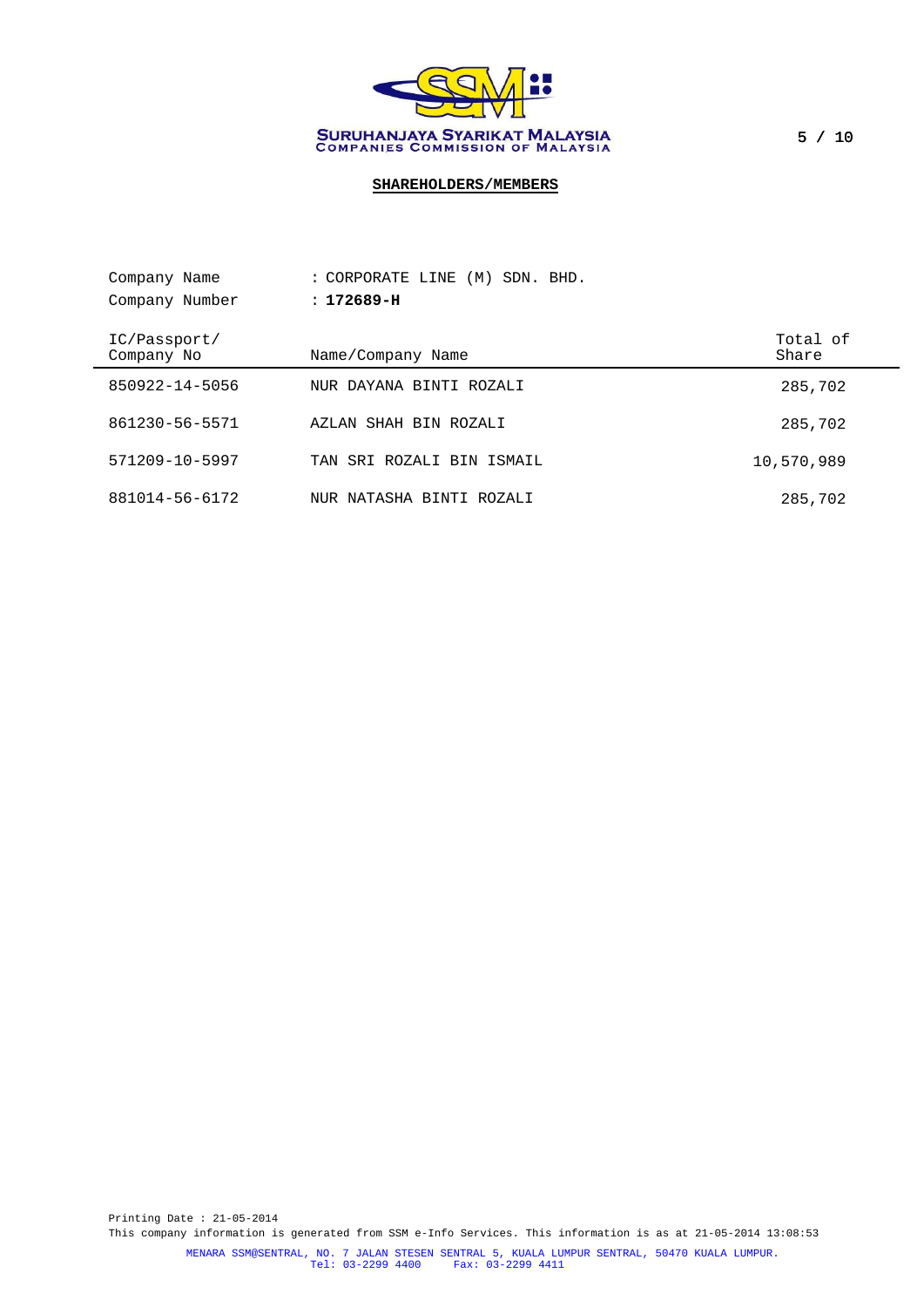

| Company Name   |  | : CORPORATE LINE (M) SDN. BHD. |  |  |
|----------------|--|--------------------------------|--|--|
| Company Number |  | : 172689-н                     |  |  |

| $\sim$ 001<br>1. Charge Number<br>Total of Charge : 213,000.00<br>Date of Creation : 02-12-1994<br>Name of Chargee : 1. PUBLIC BANK BERHAD<br>Charge Status : FULLY SATISFIED |                                                          |
|-------------------------------------------------------------------------------------------------------------------------------------------------------------------------------|----------------------------------------------------------|
| 2. Charge Number : 002<br>Total of Charge : 1,060,000.00<br>Date of Creation : 04-10-1995<br>Charge Status : FULLY SATISFIED                                                  | Name of Chargee : 1. MAYBANK ISLAMIC BERHAD              |
| 3. Charge Number : 003<br>Total of Charge : 7,500,000.00<br>Date of Creation : 14-08-1996<br>Charge Status : FULLY SATISFIED                                                  | Name of Chargee : 1. BSN COMMERCIAL BANK MALAYSIA BERHAD |
| 4. Charge Number : 004<br>Total of Charge : 27,500,000.00<br>Date of Creation : 31-10-1996<br>Charge Status : FULLY RELEASED                                                  | Name of Chargee : 1. BSN COMMERCIAL BANK MALAYSIA BERHAD |
| 5. Charge Number<br>$\sim$ 005<br>Total of Charge : 65,000,000.00<br>Date of Creation $: 14-07-1997$                                                                          |                                                          |

Name of Chargee : 1. BSN COMMERCIAL BANK MALAYSIA BERHAD AS AGENT AND T Charge Status : FULLY SATISFIED

Printing Date : 21-05-2014 This company information is generated from SSM e-Info Services. This information is as at 21-05-2014 13:08:53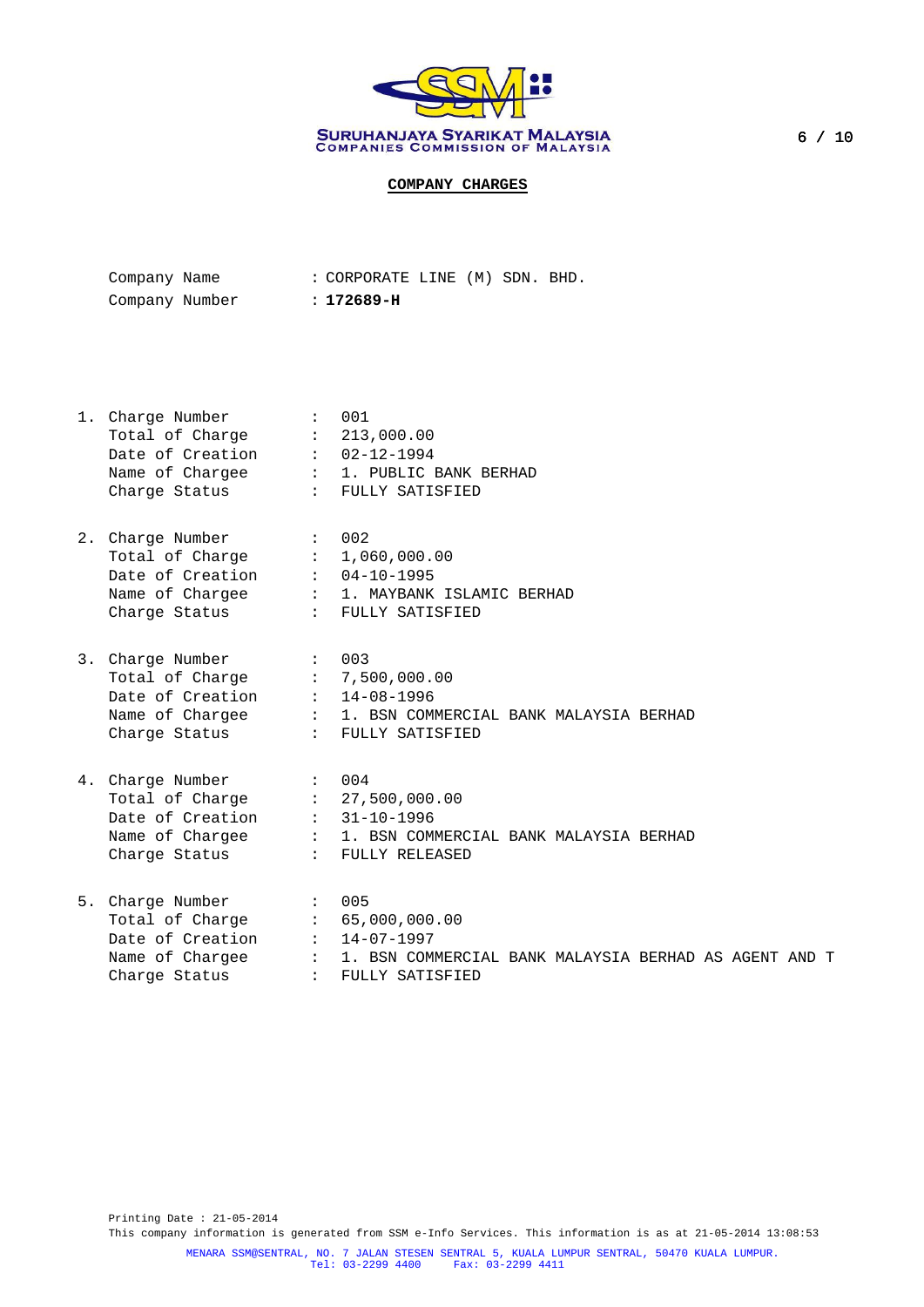

| Company Name   | : CORPORATE LINE (M) SDN. BHD. |  |  |
|----------------|--------------------------------|--|--|
| Company Number | : 172689-H                     |  |  |

- 6. Charge Number : 006 Total of Charge : 10,930,024.00 Date of Creation : 27-08-1999 Name of Chargee : 1. BANK ISLAM MALAYSIA BERHAD Charge Status : FULLY SATISFIED 7. Charge Number : 007 Total of Charge : 6,800,000.00 Date of Creation : 28-05-2001 Name of Chargee : 1. DANAHARTA MANAGERS SDN BHD Charge Status : FULLY SATISFIED
- 8. Charge Number : 008 Total of Charge : 6,053,671.00 Date of Creation : 20-07-2001 Name of Chargee : 1. BANK ISLAM MALAYSIA BERHAD Charge Status : FULLY SATISFIED
- 9. Charge Number : 009 Total of Charge : 50,000,000.00 Date of Creation : 24-07-2003 Name of Chargee : 1. CIMB BANK BERHAD Charge Status : FULLY SATISFIED
- 10. Charge Number : 010<br>Total of Charge : 40,000,000.00 Total of Charge Date of Creation : 03-02-2005 Name of Chargee : 1. MALAYAN BANKING BERHAD Charge Status : FULLY SATISFIED

| 11. Charge Number | : 011                |
|-------------------|----------------------|
| Total of Charge   | : 50,000,000.00      |
| Date of Creation  | $: 13 - 07 - 2006$   |
| Name of Chargee   | : 1. RHB BANK BERHAD |
| Charge Status     | : UNSATISFIED        |

Printing Date : 21-05-2014 This company information is generated from SSM e-Info Services. This information is as at 21-05-2014 13:08:53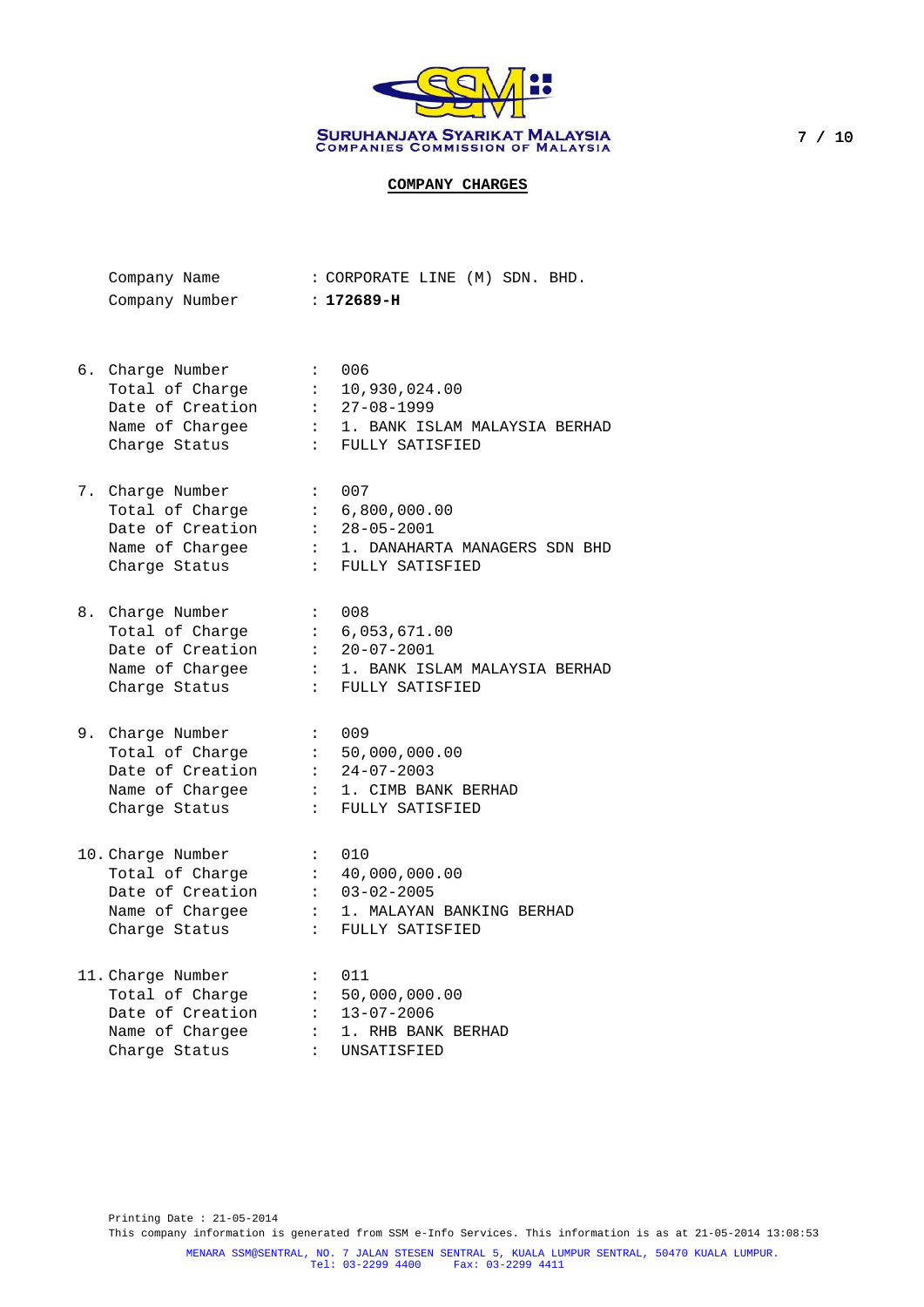

| Company Name   | : CORPORATE LINE (M) SDN. BHD. |  |
|----------------|--------------------------------|--|
| Company Number | : 172689-H                     |  |

12. Charge Number : 012 Total of Charge : 165,000,000.00 Date of Creation : 06-11-2006 Name of Chargee : 1. UNITED OVERSEAS BANK (MALAYSIA) BHD. Charge Status : FULLY SATISFIED 13. Charge Number : 013 Total of Charge : 30,000,000.00 Date of Creation : 29-11-2006 Name of Chargee : 1. AMBANK (M) BERHAD Charge Status : UNSATISFIED 14. Charge Number : 014 Total of Charge : 72,000,000.00 Date of Creation : 02-08-2007 Name of Chargee : 1. CIMB BANK BERHAD Charge Status : UNSATISFIED 15. Charge Number : 015 Total of Charge : OPEN CHARGE Date of Creation : 20-11-2008 Name of Chargee : 1. RHB BANK BERHAD Charge Status : UNSATISFIED 16. Charge Number : 016 Total of Charge : 32,000,000.00 Date of Creation : 11-05-2009 Name of Chargee : 1. MALAYAN BANKING BERHAD Charge Status : UNSATISFIED 17. Charge Number : 017 Total of Charge : 50,000,000.00 Date of Creation : 09-05-2011 Name of Chargee : 1. RHB INVESTMENT BANK BERHAD

Charge Status : UNSATISFIED

Printing Date : 21-05-2014 This company information is generated from SSM e-Info Services. This information is as at 21-05-2014 13:08:53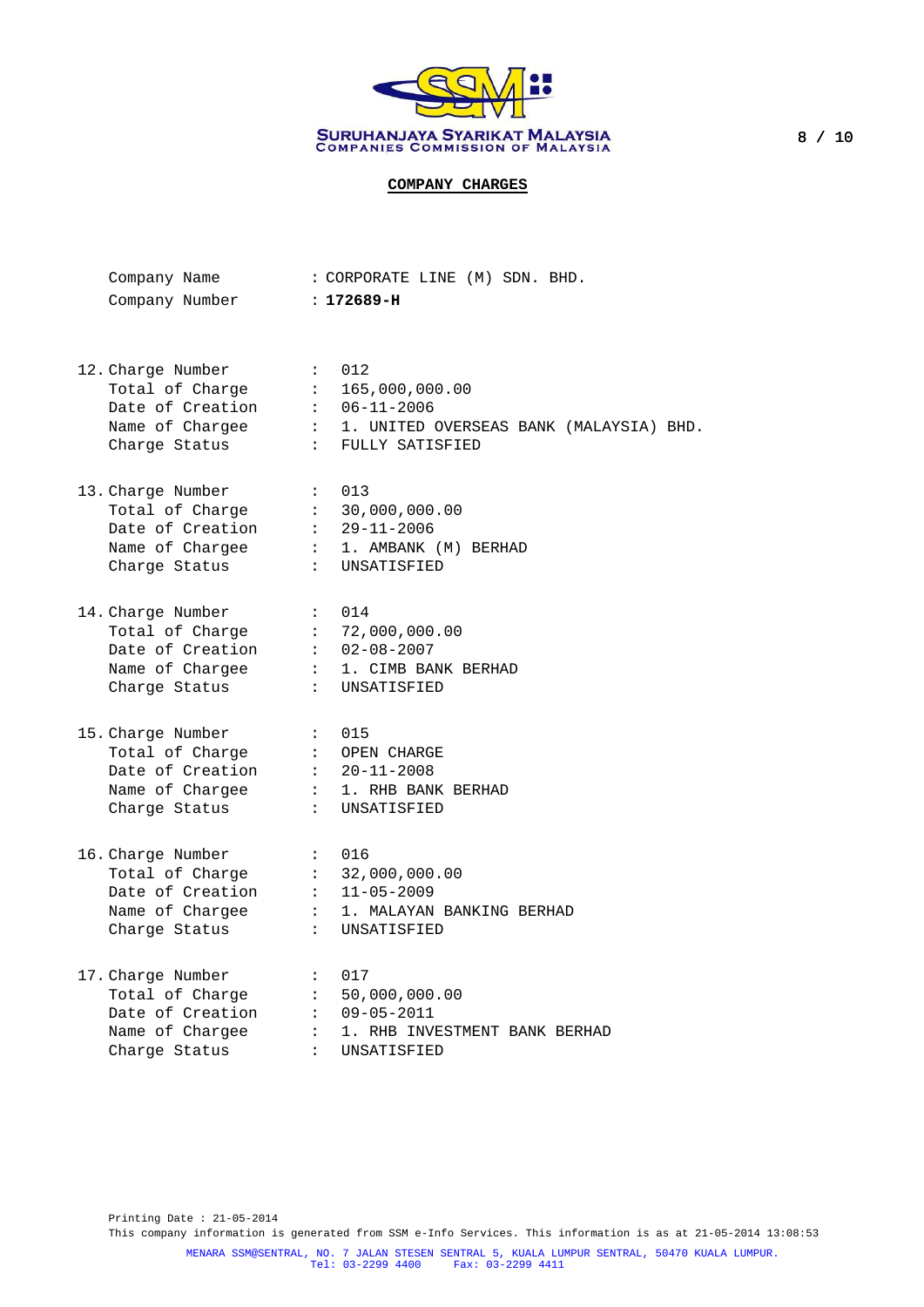

| Company Name   | : CORPORATE LINE (M) SDN. BHD. |  |
|----------------|--------------------------------|--|
| Company Number | $: 172689-H$                   |  |

- 18. Charge Number : 018 Total of Charge : 50,000,000.00 Date of Creation : 09-05-2011 Name of Chargee : 1. RHB INVESTMENT BANK BERHAD Charge Status : UNSATISFIED 19. Charge Number : 019 Total of Charge : 27,000,000.00 Date of Creation : 25-05-2012 Name of Chargee : 1. UNITED OVERSEAS BANK (MALAYSIA) BHD. Charge Status : UNSATISFIED 20. Charge Number : 020 Total of Charge : 27,000,000.00 Date of Creation : 25-05-2012 Name of Chargee : 1. UNITED OVERSEAS BANK (MALAYSIA) BHD. Charge Status : UNSATISFIED
- 21. Charge Number : 021 Total of Charge : 2,000,000.00 Date of Creation : 05-12-2012 Name of Chargee : 1. CIMB BANK BERHAD Charge Status : UNSATISFIED

Printing Date : 21-05-2014 This company information is generated from SSM e-Info Services. This information is as at 21-05-2014 13:08:53